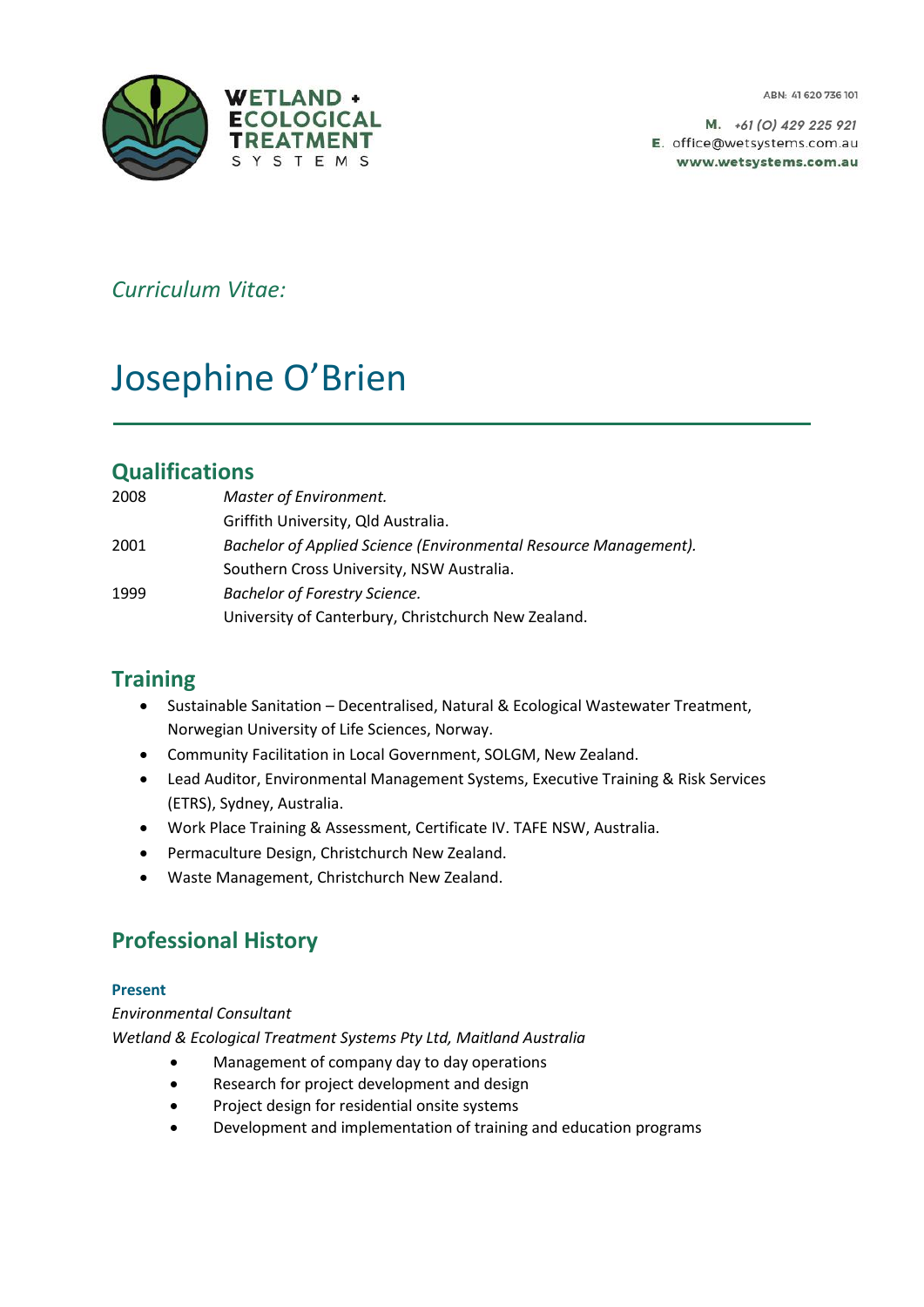

## **Aug 2012 – Aug 2016**

*Educational and Community Gardens Consultant Freelance. Muscat, Oman & Brisbane Australia*

- Design and development of educational gardens in schools
- Development of curriculum support materials for school gardens

#### **July 2010 – Jan 2012**

#### *Capacity Development Officer*

*Training & Demonstration Centre for Decentralised Wastewater Management (BDZ), Leipzig Germany*

- Development of capacity building programs for the 'Integrated Water Resource Management in Central Asia: Model region Mongolia (MoMo)' Project
- Development of a schools water awareness program for selected primary schools in Mongolia
- Assessment of wastewater treatment plants in Mongolian regional locations

#### **Jan 2009 – June 2010**

#### *Research and Technical Assistant*

*Helmholtz Centre for Environmental Research (UFZ), Leipzig Germany*

- Establishment of scientific research trials for constructed wetlands in cold climates
- Data collection for these trials
- Assistance with the development of research facilities for decentralised domestic wastewater.

#### **Nov 2006 – Mar 2008**

#### *Environmental Policy Advisor*

*Hamilton City Council, New Zealand*

- Working with Council teams to research, consult over, and prepare submissions to legislation, plans and policies;
- Management of Council's environmental funds;
- Management of the Keep NZ Beautiful, Hamilton campaign;
- Management of Council's waste minimisation portfolio;
- Support role for the Hamilton Enviroschools Program;
- Ensuring community organisations have access to Council strategy, information and advice;
- Development and dissemination of educational and promotional materials for community and Council staff;
- Development of and representation at community environmental events;
- Developing project / program plans and community environmental capacity building resources;
- Preparing project budgets and being accountable for project expenditure.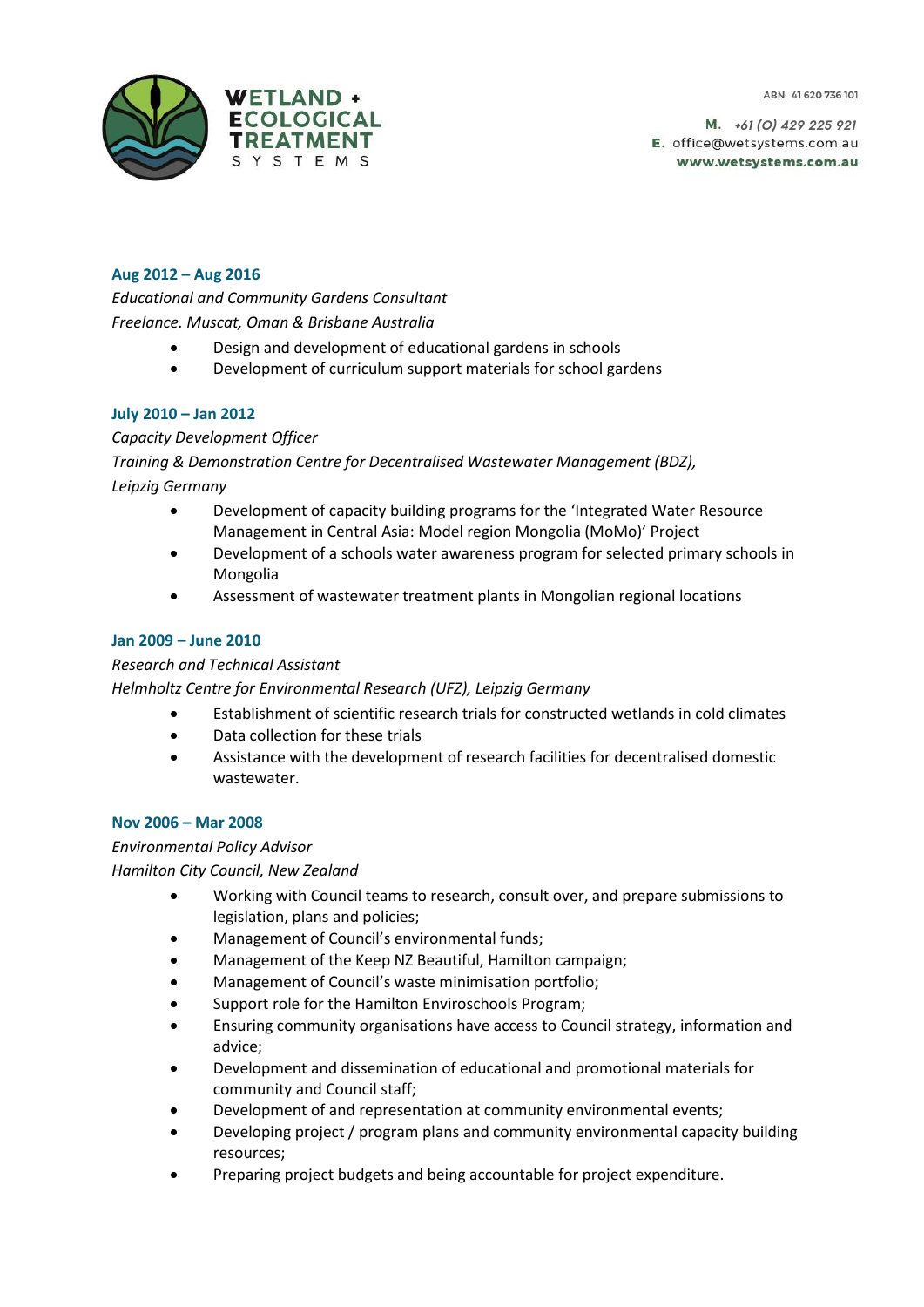

## **Aug 2002 – Dec 2005**

## *Environmental Projects Manager*

*TAFE NSW - North Coast Institute, Australia*

- Implementation and development of the Institute's Environmental Management System within the focus areas of operations, curriculum and buildings/facilities, covering 17 campuses along the North Coast of NSW;
- Implementation, monitoring and reporting of Government environmental policies and strategies;
- Research & application to external funding and sponsorship for projects;
- Development and implementation of environmental best practice programs;
- Development and management of Institute's resource use monitoring program;
- Design and implementation of environmental education and capacity building programs for staff and students;
- Marketing and promotion of Institute's environmental performance;
- Assistance with the adoption of environmental curriculum.

#### **Jan 2002 – 2006**

*Co-manager, part-time, Wet Feet Aquatics, Lismore Australia.*

- Management of a small business;
- Investigative and research reports for local Councils;
- Management and implementation of local Council's annual waste audits for 2002- 2005;
- Management of Lismore City Council's annual organic kerbside collection contamination monitoring program;
- Management of event recycling/waste disposal programs;
- Establishment of a working relationship with representatives from Council and industry;
- Propagation, supply and planting of native wetland plants;
- Design of wetland planting and urban waterway restoration projects;
- Assistance with constructed wetland design for waste water treatment.

#### **Oct 1999 – Aug 2001**

Environmental Projects Co-ordinator, University of Canterbury, Christchurch New Zealand

- Design, implementation and management of environmentally sustainable projects in the areas of waste, transport, urban ecosystem restoration, energy efficiency and community gardens;
- Management of communication and networking initiatives both externally and internally;
- Promotion of University environmental programs throughout the wider community;
- Design and implementation of educational programs;
- Program report development and presentation;